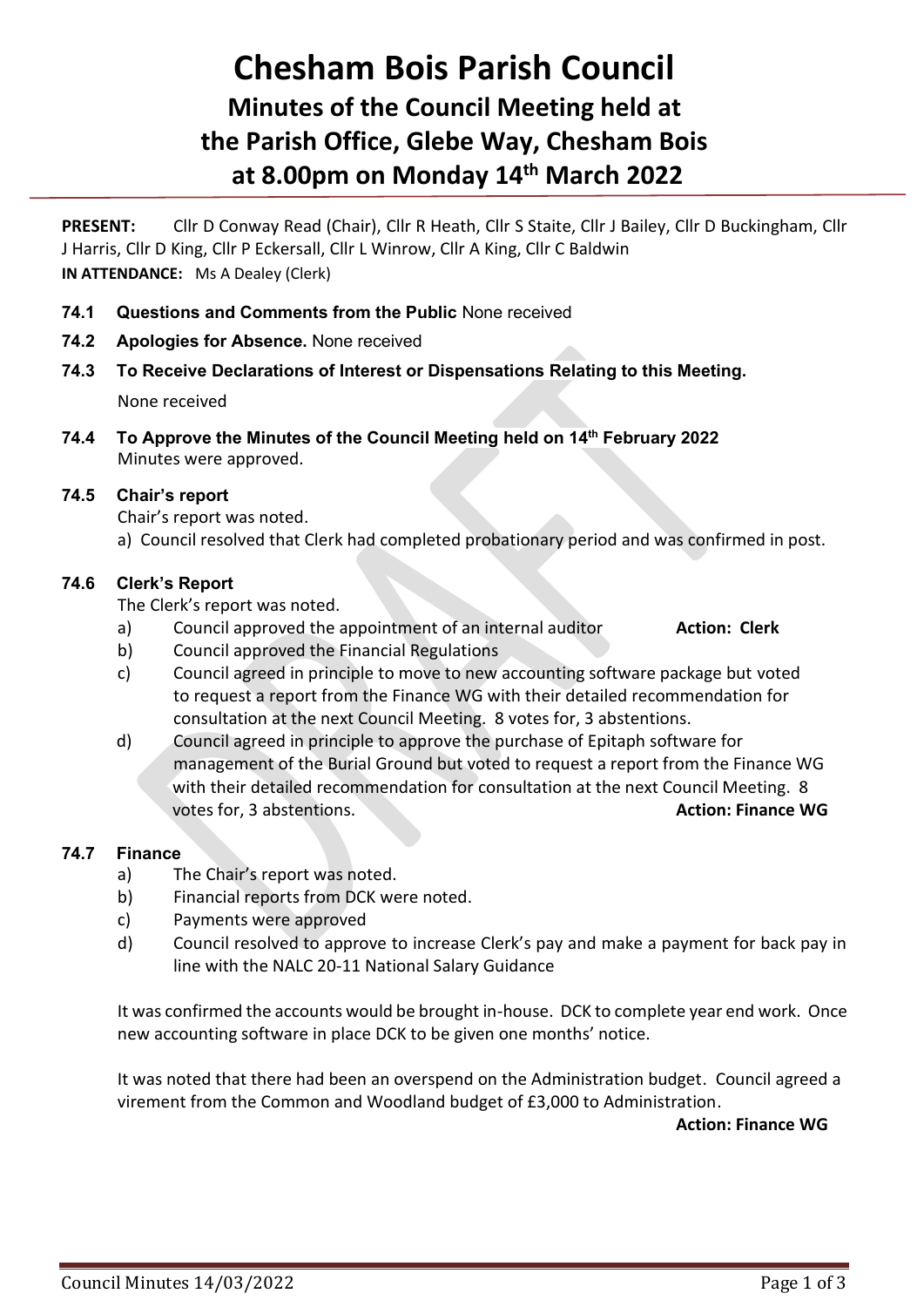# **74.8 To Receive Reports from Working Groups**

## *a) Burial Grounds Management WG Chair's Report*

Chair's report was noted:

- I) Council resolved Burial Ground tidy-up to take place on  $10<sup>th</sup>$  September 2022
- ii) Council resolved Annual Heritage Open Day at the Burial Ground for  $17<sup>th</sup>$  September 2022
- iii) Council resolved Burial Chapel to be open on 4<sup>th</sup> December between 2 pm and 4 pm during National Grief Awareness Week.
- iv) Council agreed that the Chapel could be open during the annual Snowdrop event for Child Bereavement UK in February next year but not for fundraising purposes. It is outside the remit of the Council to raise money for charity.
- v) Recent incidences of anti-social behaviour in the Burial Ground were noted. No changes to bylaws were required. The roadway had been closed at the top of the Burial Ground with cones and signage to prevent unauthorised access. WG to look into possibility of CCTV. **Action: BGMWG**
- vi) Council unanimously agreed to remove the offer to purchase bird, bat or insect habitat boxes as part of the Memorial Fees with immediate effect. These items require considerable maintenance. Reinstatement will be considered after the forthcoming wildlife survey.
- vii) The question was raised as to why the BGM WG turned down the offer of filming of the Burial Ground as part of a forthcoming documentary on natural burial sites around London. This was decided as the WG do not want the Burial Ground to be seen as a burial ground for the London area.

### *b***)** *Common, Woodlands and Burial Ground Maintenance*:

Chair's report was noted:

- a) Council resolved to accept the quotation received for the repair of the damaged railings at the Burial Ground in the sum of £4,430 plus VAT. **Action: Clerk**
- ii) Tenterden Spinney Quote received from South Bucks Tree Surgeons for work to trees. The trees are regularly inspected. The most recent survey did not recommend any remedial work. Council is only responsible where safety is an issue. Clerk to write to resident and tree surgeon to confirm permission should be sought before quotes are requested or tree work is carried out. **Action: Clerk**
- iii) Revised contract has been sent to Bucklands. Council agreed the area of Anne's Corner and North Road would form part of a trial biodiversity area. Clerk to write to residents to advise them to cease mowing of this area. **Action: Clerk**

# *c) Environment and Sustainability WG Chair's Report*

Chair's report was noted:

- i) Council approved the plan for the 'Wild Nature' Photograph Competition for Chesham Bois schoolchildren.
- ii) Management of verges correct process to be established with Transport for Bucks **Action: E&SWG**